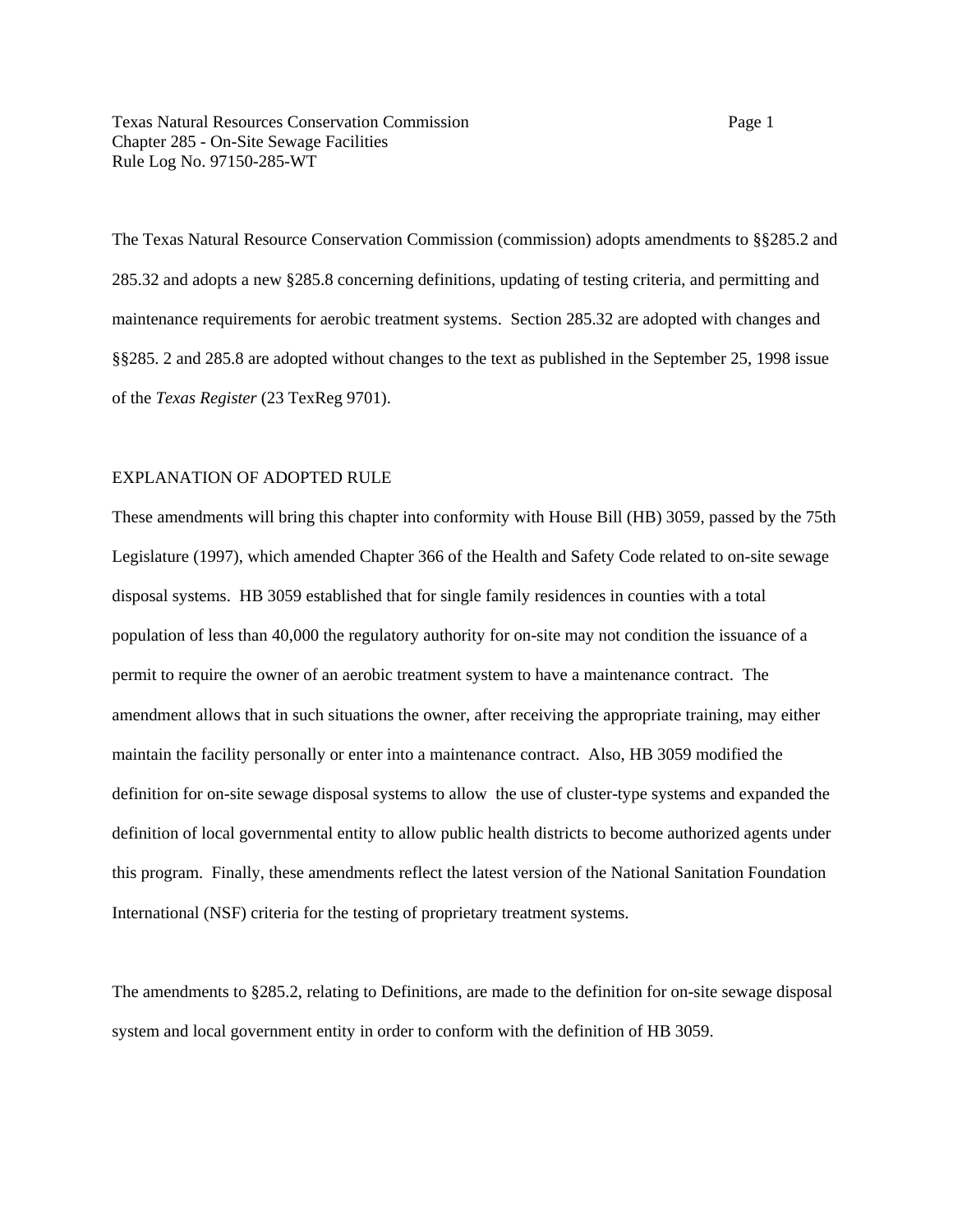Texas Natural Resources Conservation Commission Page 2 Chapter 285 - On-Site Sewage Facilities Rule Log No. 97150-285-WT

Adopted new section §285.8, relating to Maintenance Contracts, adds a section to the rules which addresses the limitation on when a permitting authority can require a maintenance contract for aerobic treatment systems.

Section 285.32(b)(4), related to Criteria for Sewage Treatment Systems, is amended to reflect the most current publication dates for the appropriate NSF International standards. This section contains a phrase which was repeated and it has been deleted as it is not contained in the current rule.

# FINAL REGULATORY IMPACT ANALYSIS

Section 2001.0225 of the Texas Government Code requires a state agency to prepare a regulatory analysis of a major environmental rule in certain circumstances. The regulatory analysis must be prepared where the result of the adoption of the rule is to: exceed a standard set by federal law, unless the rule is specifically required by state law; exceed an expressed requirement of state law, unless the rule is specifically required by federal law; exceed a requirement of a delegation agreement or contract between the state and an agency or representative of the federal government to implement a state and federal program; or adopt a rule solely under the general powers of the agency instead of under a specific state law. The commission has determined that this rulemaking is not subject to §2001.0225 because it does not meet the definition of a "major environmental rule" as defined in the act, and it does not meet any of the four applicability requirements listed in §2001.0225(a).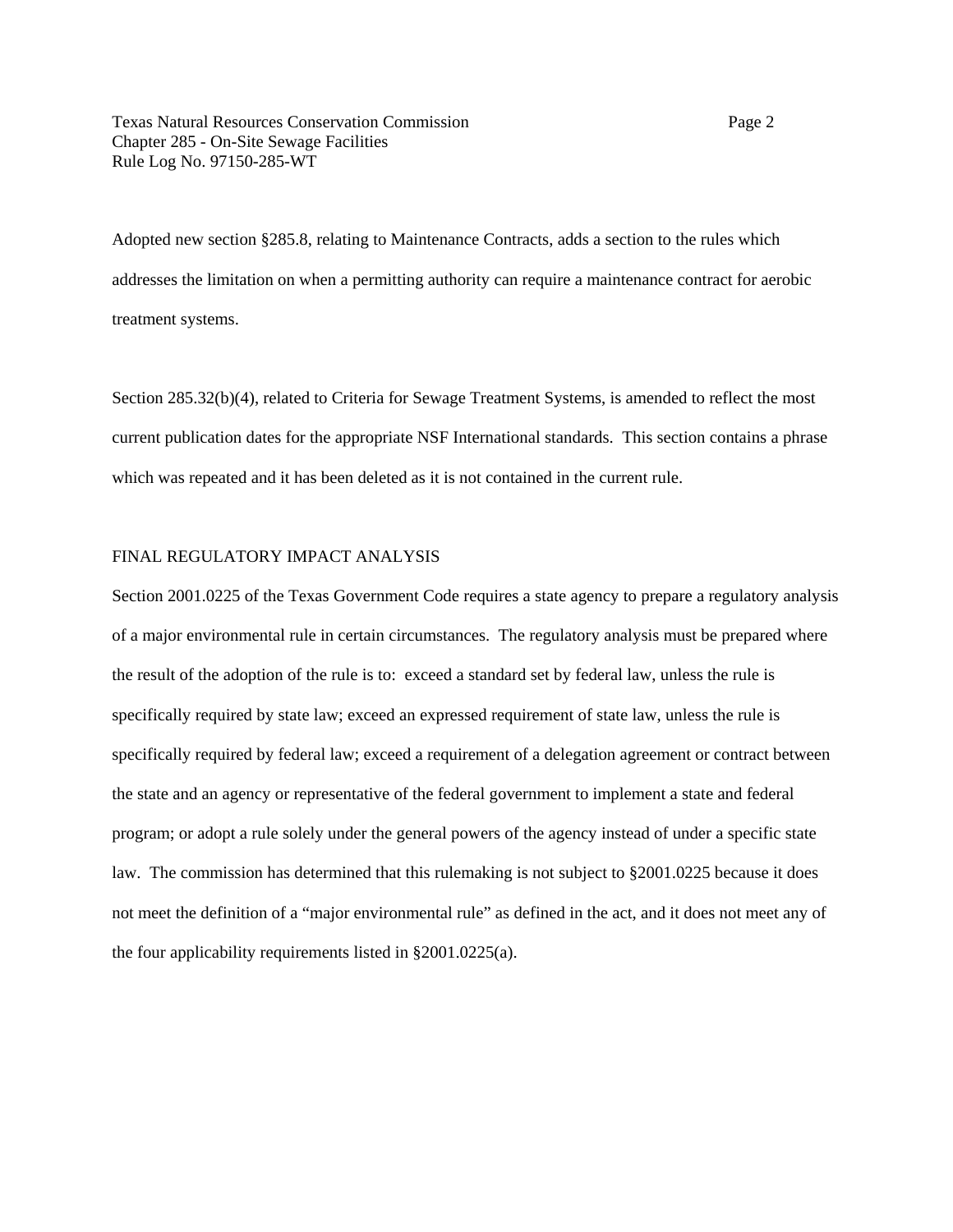Texas Natural Resources Conservation Commission Page 3 Chapter 285 - On-Site Sewage Facilities Rule Log No. 97150-285-WT

This rule does not meet the definition of a "major environmental rule" because the regulatory amendments proposed will bring the definition for on-site sewage disposal systems into conformance with the statutory change as well as to provide numerical numeration for all the definitions in Chapter 285 and incorporate the most recent dates for appropriate testing standards requirements. The only addition to the rules is in response to statutory directives regarding maintenance contracts in counties of less than 40,000 inhabitants. The specific intent of the changes in this rule package will not adversely affect in a material way the economy or a sector of the economy but rather will provide the regulated community greater clarity as to the requirements.

Also the rule does not adversely affect public health and safety as the changes in the rules regarding maintenance contracts provide that a homeowner must insure proper maintenance of aerobic treatment system. In addition, the rule does not meet any of the four applicability requirements listed in  $§2001.0225(a)$ . There is no federal requirement or standard related to this program. These amendments are in accordance with applicable requirements of state law. There is currently no delegation agreement or contract between the state and any agency or representative of the federal government to perform these functions. State law under Chapter 366 of the Health and Safety Code specifically authorizes the commission to regulate on-site sewage facilities.

## TAKINGS IMPACT ASSESSMENT

The "Texas Government Action Affecting Private Property Act" as found in Chapter 2007 of the Texas Government Code, applies to governmental actions which affect private property. This statute provides that the regulation of on-site sewage disposal systems is specifically exempted from the application of that chapter for political subdivisions. The specific exemption is found at Chapter 2007.003(b)(11)(B).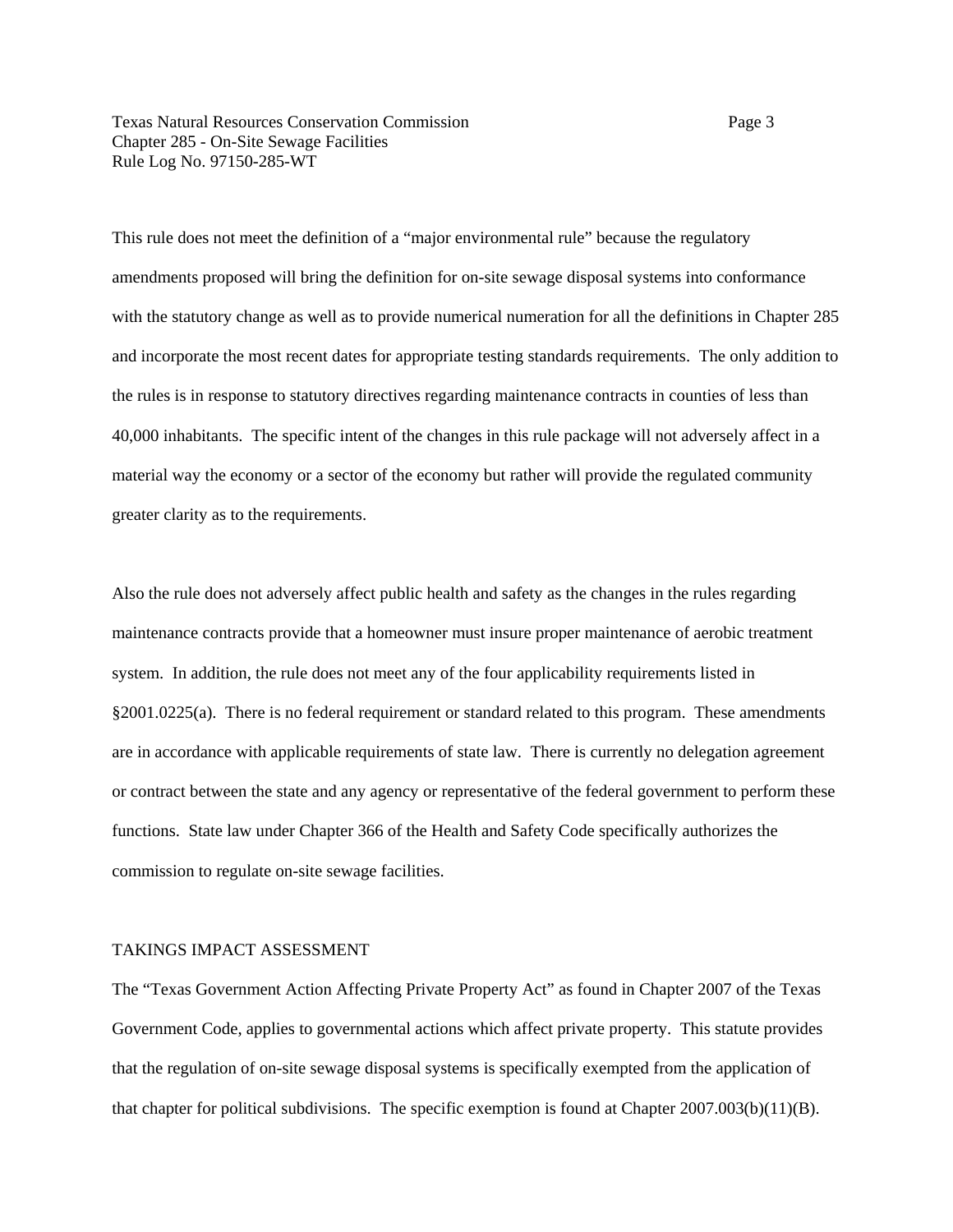Texas Natural Resources Conservation Commission Page 4 Chapter 285 - On-Site Sewage Facilities Rule Log No. 97150-285-WT

The actions are for the purpose of bringing the rules into conformity with HB 3059 of the 75th Legislative Session and, the changes would not affect private property because the rules as originally promulgated were intended to prevent the occurrence of a nuisance condition. The changes include amendments to definitions, a reduction in the permitting requirements for specific systems in certain counties and incorporating the most current NSF International standards into the rules. These actions in themselves do not constitute a taking of private property.

# COASTAL MANAGEMENT PLAN

The commission has prepared a consistency determination for the amendments pursuant to 31 TAC §505.22 and has found the adopted rulemaking is consistent with the applicable Coastal Management Plan (CMP) goals and policies. The following is a summary of that determination. CMP goals applicable to the amendments include  $\S 501.12 (1)(2)(5)$  and (10). CMP policies applicable to the amendments include  $\S 501.14(g)(3)$ . Promulgation and enforcement of these amendments will not violate (exceed) any standards identified in the applicable CMP goals and policies because the amendments will maintain or enhance existing agency criteria utilized for management of on-site wastewater systems and will effectively maintain or enhance agency strategies for the protection of coastal natural resource areas.

## PUBLIC HEARING AND COMMENTERS

A public hearing was held on October 22, 1998, in Austin. No one presented testimony at the public hearing. A total of two written comments to the proposed rules were submitted. Calhoun County Health Department expressed general opposition to the portion of the statute regarding maintenance of aerobic treatment units in counties less than 40,000 population that led to these proposed rules. Comments and questions about implementation were submitted by the Brazos County Health Department.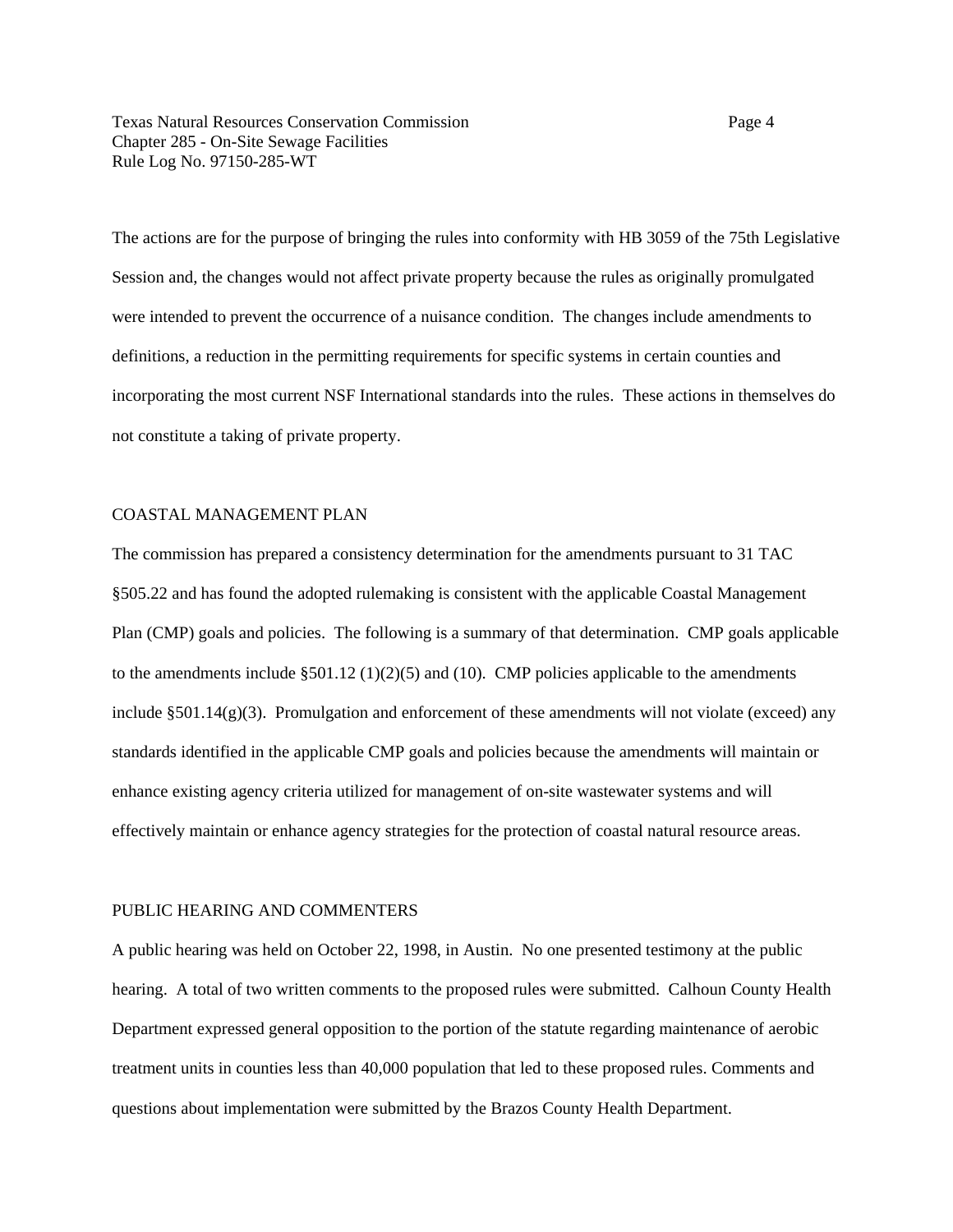Texas Natural Resources Conservation Commission Page 5 Chapter 285 - On-Site Sewage Facilities Rule Log No. 97150-285-WT

## GENERAL COMMENTS

**Subchapter A - General Provisions**

## **Section 285.8. Maintenance Contract**

Calhoun County Health Department stated that the portion of HB 3059 related to maintenance contracts should be rescinded. This would negate the need for these Section of the rules. The reasons given were: 1) enforcement on a homeowner will be more difficult than enforcing on an installer; 2) training of a homeowner will be difficult and there is no recourse for lack of training of the homeowner; 3) homeowner not required to receive the same level of training required for an installer; 4) homeowners will not submit the required testing paperwork and will not comply with rules; and 5) the County will be required to hire more staff to monitor homeowner compliance. Brazos County Health Department also stated that the requirement in the previous rules for a maintenance contract with a private contractor provides the best service and protection for a community than what was established by HB 3059.

**Although the commission appreciates the comments and the concerns addressed in the letters, the intent of this rulemaking process is to revise the state's minimum on-site sewage facility (OSSF) standards such that they reflect past legislative changes. Any revisions to Chapter 366 of the Health and Safety Code will need to be accomplished through the legislative process.**

Brazos County Health Department questioned what will occur when a county of less than 40,000 grows to a population of greater than 40,000.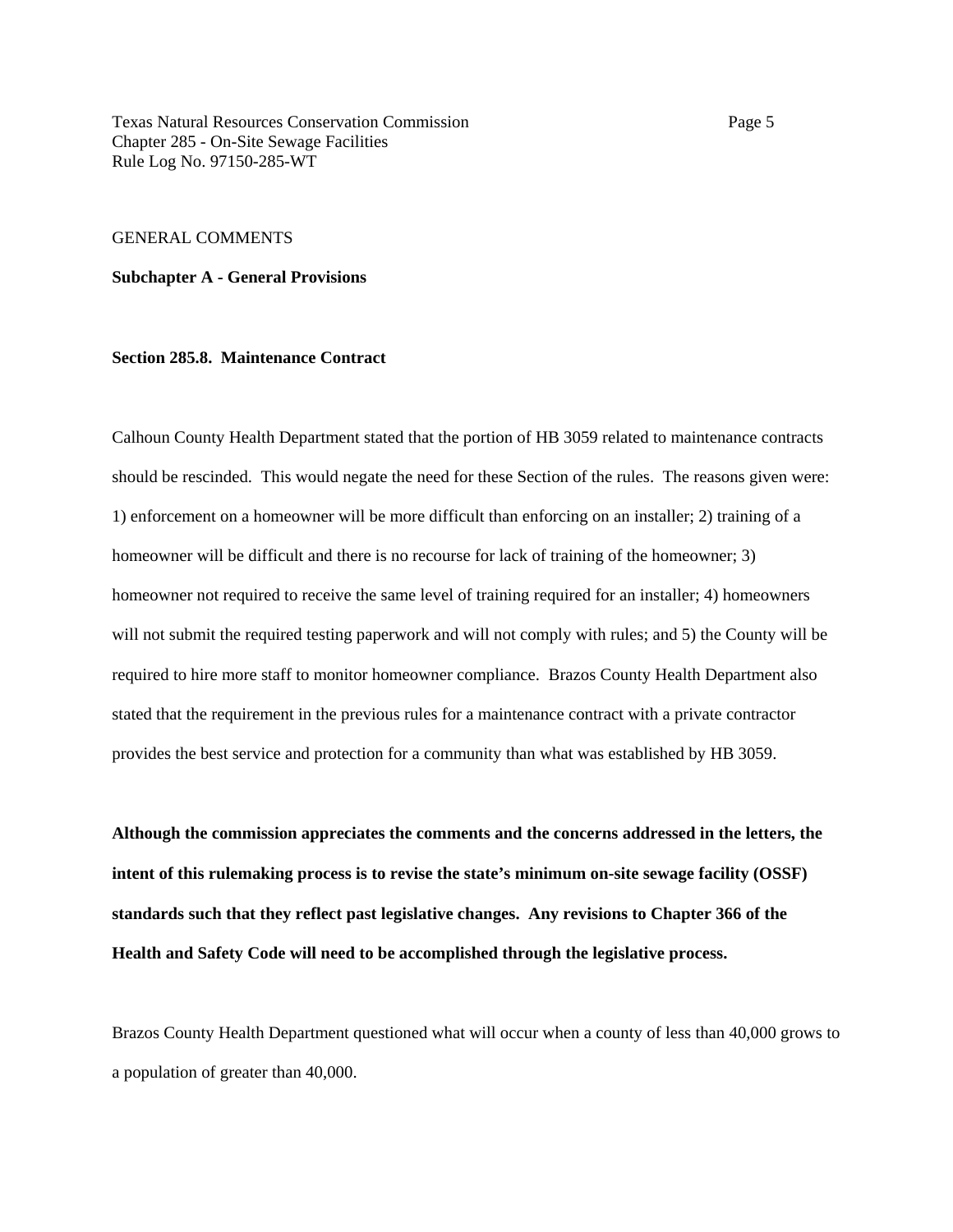Texas Natural Resources Conservation Commission Page 6 Chapter 285 - On-Site Sewage Facilities Rule Log No. 97150-285-WT

**The commission believes that the language used is sufficient. If a county grows to a population greater than 40,000, this section would no longer apply and maintenance contracts would be required in order to obtain and/or maintain a permit.** 

Brazos County Health Department questioned whether a homeowner can repair or install an aerobic treatment unit.

**The commission responds that in regards to homeowner installation, the rule changes in this proposal did not address, nor change, the existing language in §285.51 of the current rule, regarding a homeowner's ability to install a system. In response to the comment regarding homeowner repair of an aerobic system, in accordance with HB 3059, the rule provides that a homeowner, in a county with a population of 40,000 or less, may elect to maintain an aerobic system directly, but must receive appropriate training in order to do so.** 

Brazos County Health Department questioned whether a homeowner would provide biased sampling and reporting data.

**The commission believes that the language used is sufficient. A homeowner is required to test and report at the same frequency as an installer. Failure to test and report could result in enforcement action against the homeowner.**

### STATUTORY AUTHORITY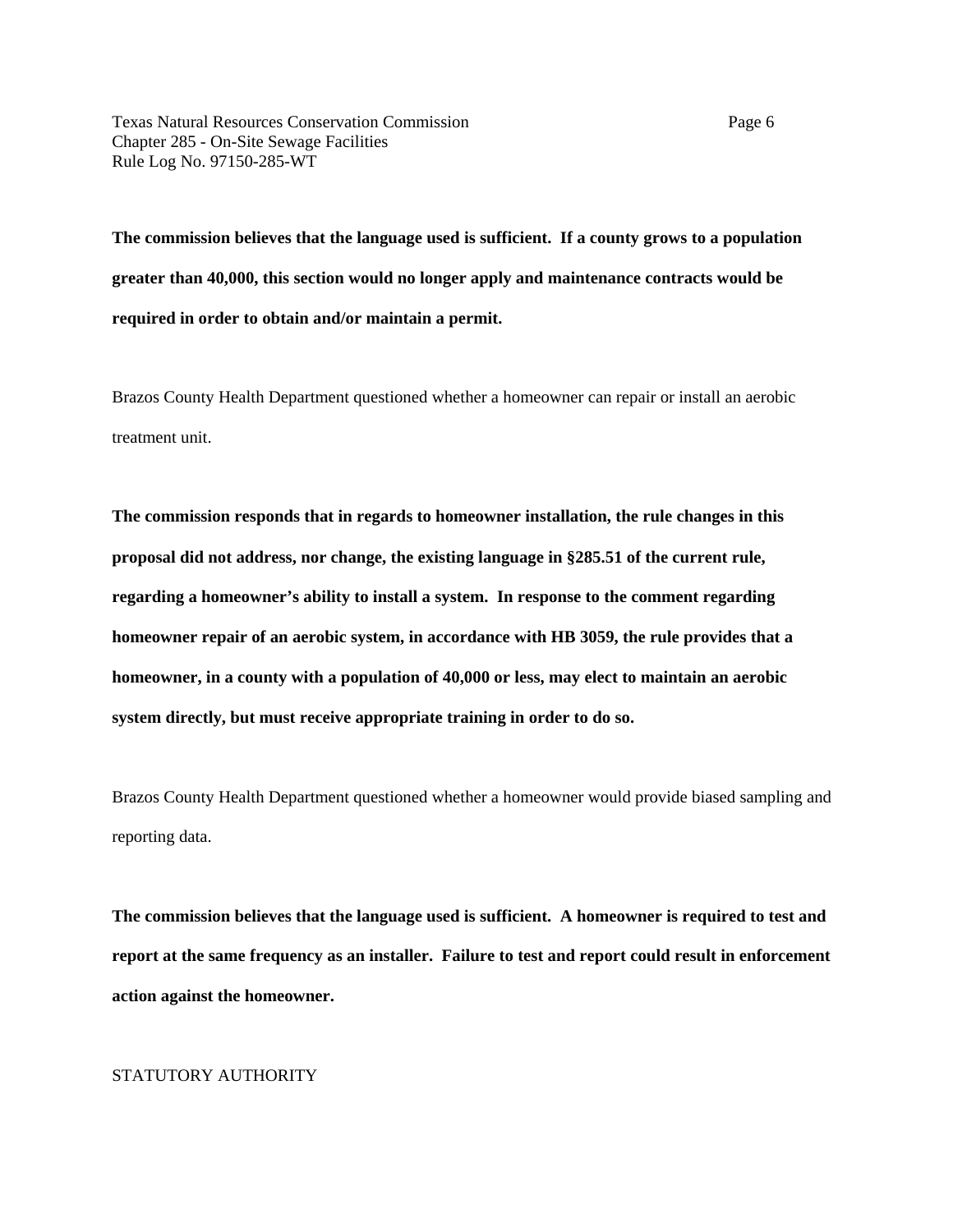Texas Natural Resources Conservation Commission Page 7 Chapter 285 - On-Site Sewage Facilities Rule Log No. 97150-285-WT

These amendments are adopted under the authority of Chapter 366 of the Texas Health and Safety Code relating to On-site Sewage Disposal Systems. These amendments will bring 30 TAC Chapter 285 into conformity with changes to Chapter 366 as made by the 75th Legislature through HB 3059.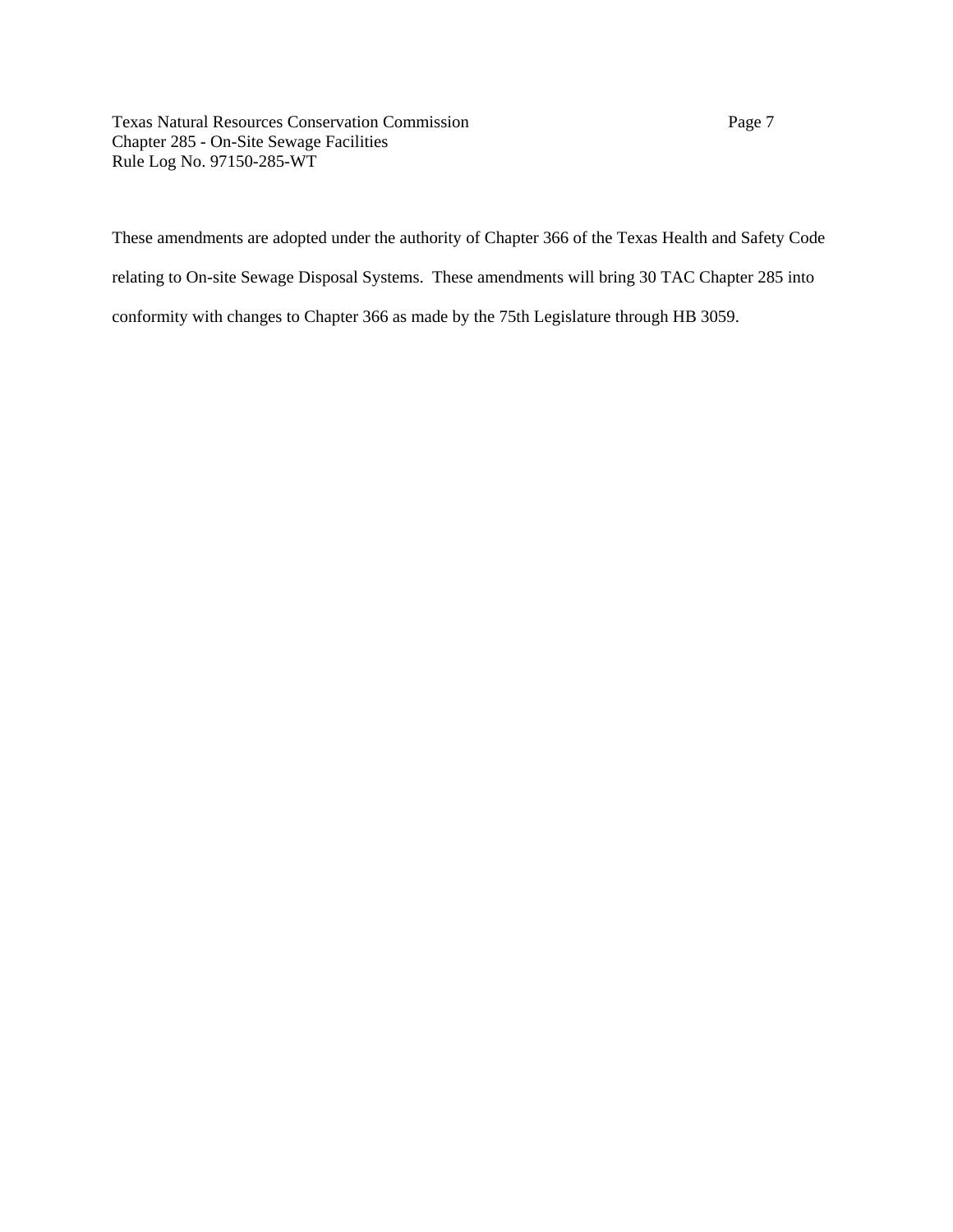## **SUBCHAPTER A : GENERAL PROVISIONS**

#### **§285.2, §285.8**

## **§285.2. Definitions.**

The following words and terms, when used in this chapter, shall have the following meanings, unless the context clearly indicates otherwise:

(1) **Abandoned tank** - A tank that is not to be used or is not allowed to be used by a permitting authority.

(2) **Aerobic digestion** - The bacterial decomposition and stabilization of sewage in the presence of free oxygen.

(3) **Anaerobic digestion** - The bacterial decomposition and stabilization of sewage in the absence of free oxygen.

(4) **Apprentice** - An individual who has been properly registered with the agency, and is undertaking a training program under the supervision of an installer (holding a valid certificate under this chapter) who has agreed to accept responsibility for the individual.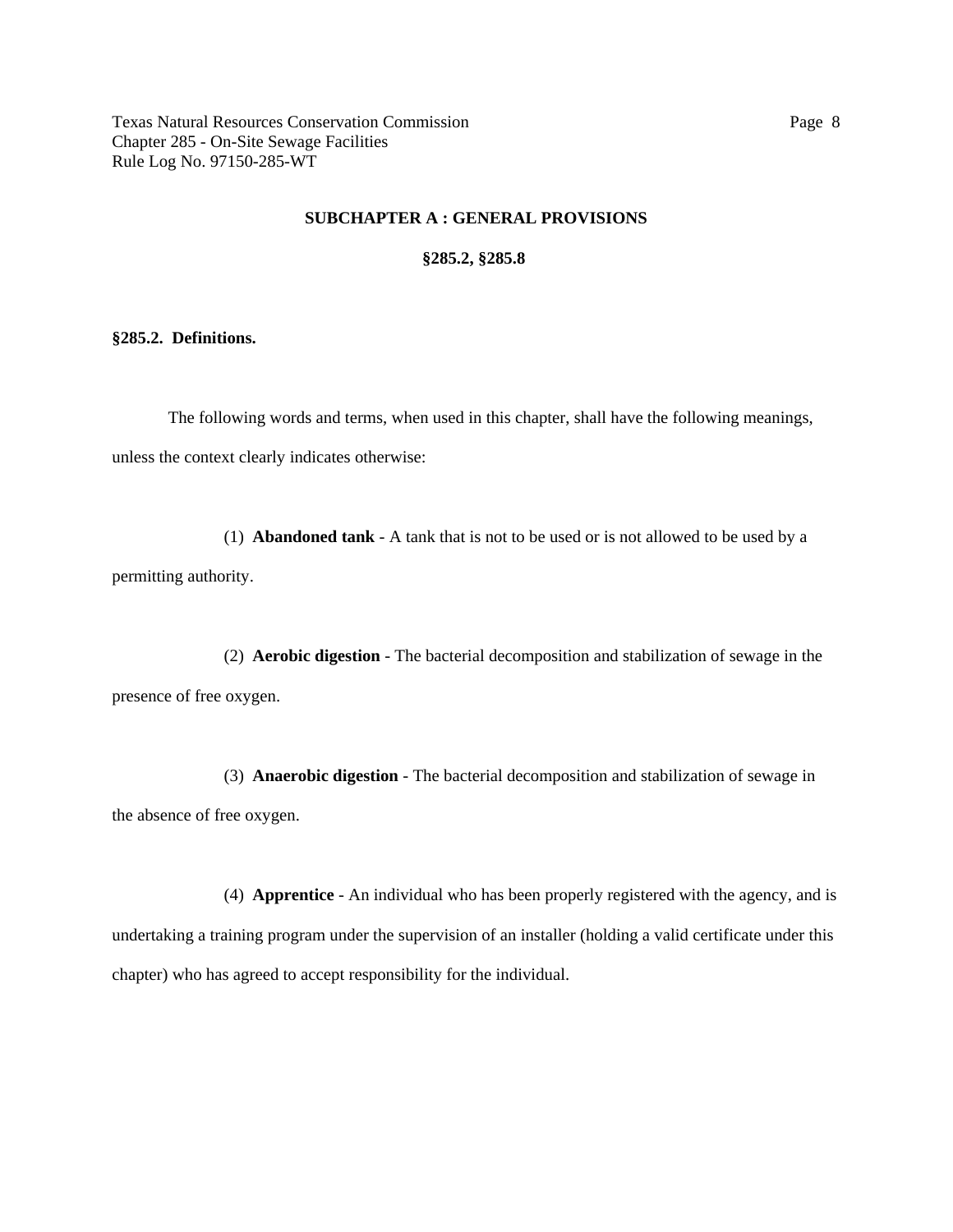Texas Natural Resources Conservation Commission Page 9 Chapter 285 - On-Site Sewage Facilities Rule Log No. 97150-285-WT

(5) **Authorized agent** - A local governmental entity authorized by the commission, executive director or Chapter 284 of this title (relating to Private Sewage Facilities) to implement and enforce Chapter 366, Texas Health and Safety Code.

(6) **Bedrock** - A continuous horizontal layer of hardened mineral deposits that do not support growth of common plant life.

(7) **Blackwater** - All sewage other than greywater that contains sufficient human or animal wastes to require the water to be treated prior to disposal to the earth's surface or subsurface.

(8) **Borehole** - A drilled hole four feet or greater in depth and one to three feet in diameter.

(9) **Certificate or certification** - The actual certificate of registration held by an individual required to obtain such under this chapter or the process of obtaining a certificate of registration from the agency.

(10) **Cesspool** - A non-watertight, covered receptacle intended for the receipt and partial treatment of domestic sewage. This device is constructed such that its sidewalls and bottom are openjointed to allow the gradual discharge of liquids while retaining the solids for anaerobic decomposition.

(11) **Chemical** - A substance that in sufficient quantity could have a biotoxic effect on OSSFs.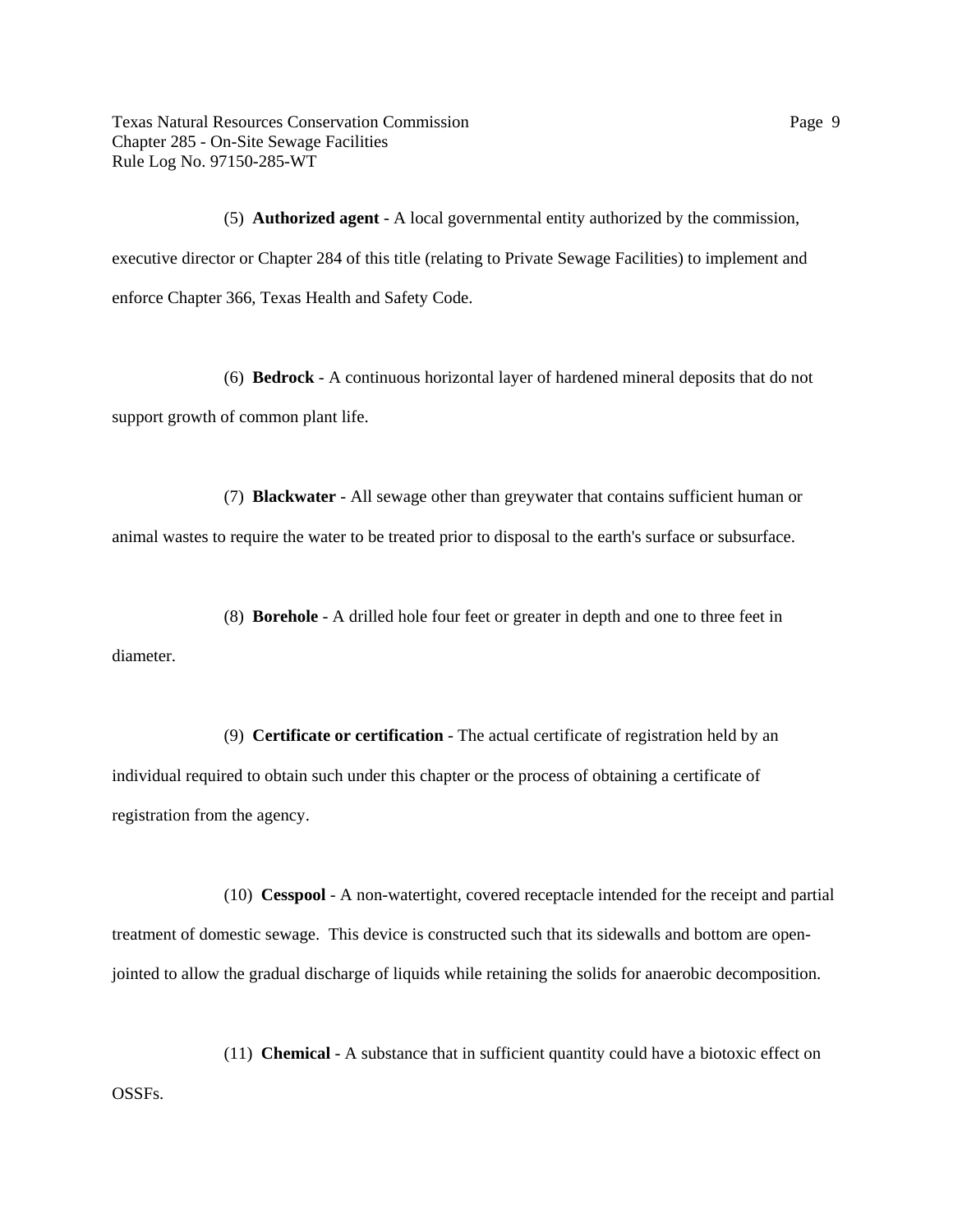Texas Natural Resources Conservation Commission Page 10 Chapter 285 - On-Site Sewage Facilities Rule Log No. 97150-285-WT

(12) **Cluster system** - An on-site sewage collection, treatment, and disposal system designed to serve two or more sewage-generating units on separate legal tracts where the total combined flow from all units does not exceed 5,000 gallons per day.

(13) **Composting toilet** - A self-contained treatment and disposal facility constructed to decompose non-waterborne human wastes through bacterial action facilitated by aeration.

(14) **Condensate drain** - Collection and disposal of water generated by air conditioners, refrigeration equipment, and other equipment.

(15) **Delegation** - To delegate or designate.

(16) **Designated representative** - An individual who holds a valid certificate with the agency and is designated by the authorized agent to make site evaluations, percolation tests, system evaluations, and inspections subject to the authorized agent's approval.

(17) **Direct supervision** - The responsibility of an installer to perform the oversight,

direction and approval of all actions of an apprentice related to the installation of an OSSF.

(18) **Edwards Aquifer** - That portion of an arcuate belt of porous, water bearing

limestones composed of the Comanche Peak, Edwards, and Georgetown formations trending from west to east to northeast through Kinney, Uvalde, Medina, Bexar, Comal, Hays, Travis, and Williamson Counties or as amended under Chapter 213 of this title (relating to Edwards Aquifer).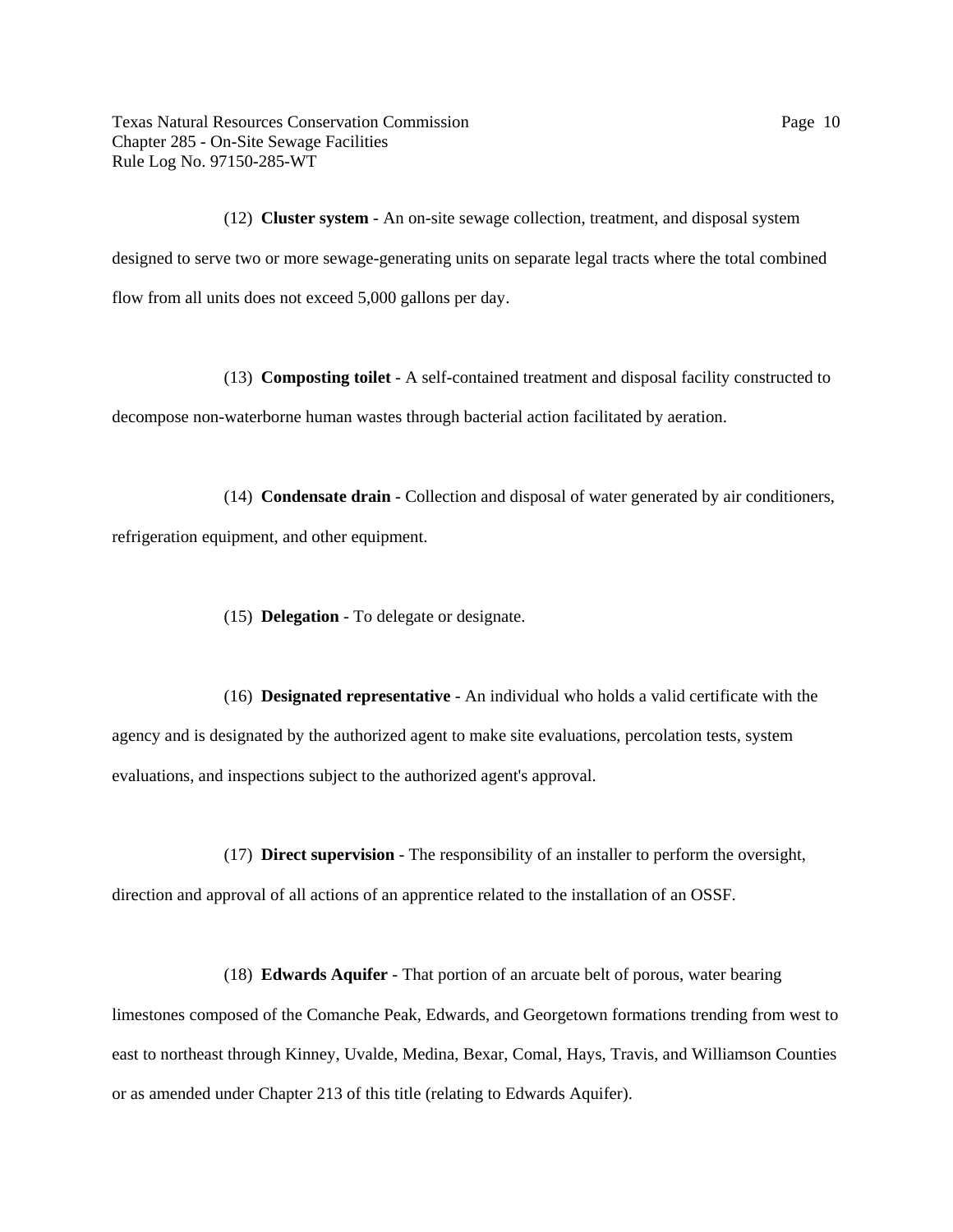(19) **Edwards Aquifer Recharge zone** - Generally, that area where the stratigraphic units constituting the Edwards Aquifer crop out, and including the outcrops of other geologic formations in proximity to the Edwards Aquifer, where caves, sinkholes, faults, fractures, or other permeable features would create a potential for recharge of surface waters into the Edwards Aquifer. The recharge zone is specifically that geological area delineated on official maps located in the Austin and San Antonio Regional Offices of the agency, or as amended by Chapter 213 of this title (relating to Edwards Aquifer).

(20) **Emergency repair** - A repair made to an OSSF to abate a serious and dangerous nuisance condition without altering the OSSF's planned function and notification is given to the permitting authority within 72 hours of when the repairs begin.

(21) **Evapotranspiration (ET) system** - A subsurface sewage disposal facility which relies on soil capillarity and plant uptake to dispose of treated effluent through surface evaporation and plant transpiration.

(22) **Floodplain (100-year**) - That area along a watercourse during the time the watercourse is subject to the statistical 100-year flood.

(23) **Floodway** - The channel of a watercourse and adjacent land areas (center portion of the 100-year floodplain) that must be reserved in order to discharge the 100-year flood without cumulatively increasing the water surface more than one foot above the 100-year flood elevation prior to encroachment into the 100-year floodplain.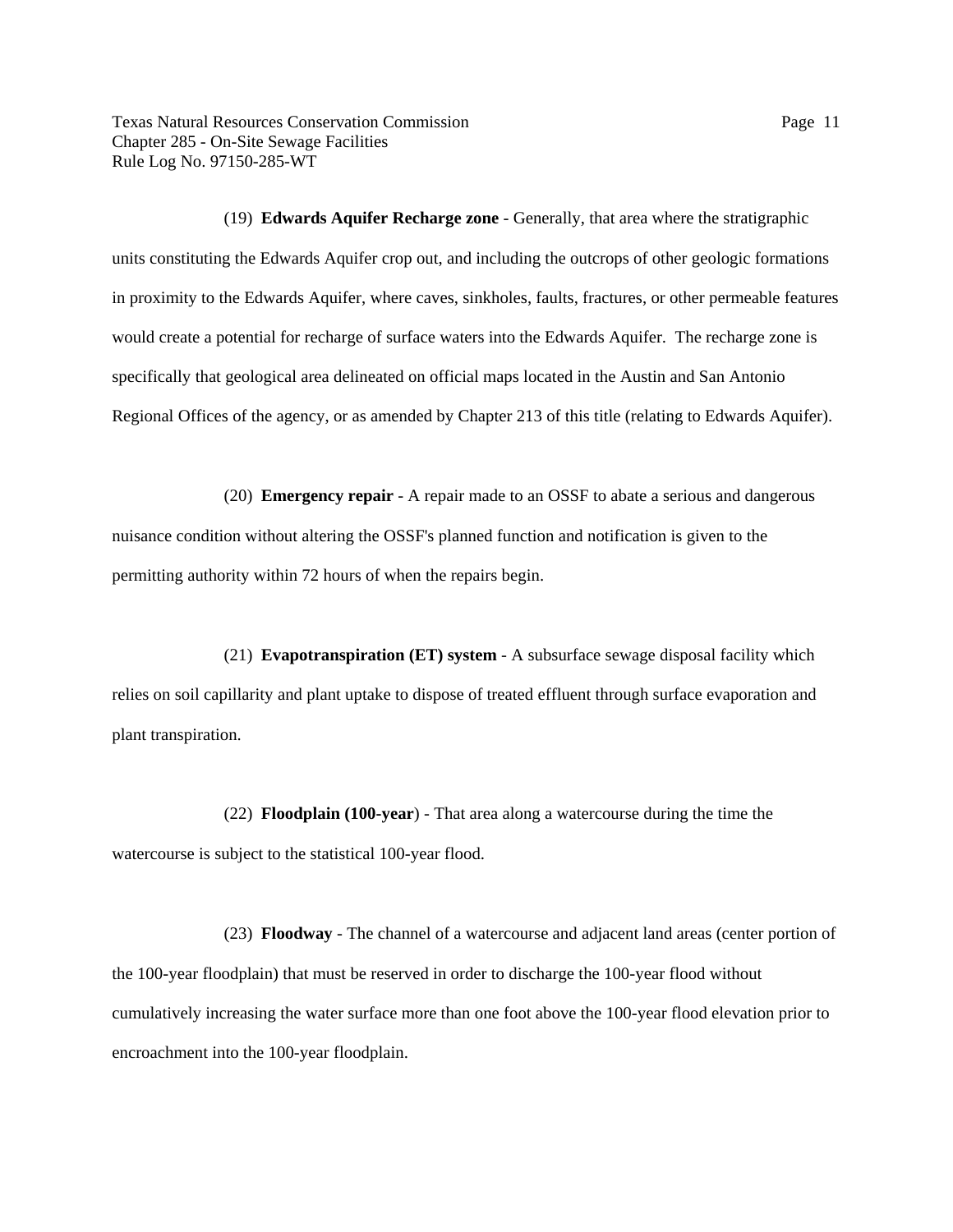(24) **Geotextile filter fabric** - A non-woven fabric suitable for wastewater applications.

(25) **Gravel-less drainfield pipe** - A generically labeled large diameter (usually eight or ten inches) geotextile fabric-wrapped piping product which is intended for use without gravel in a subsurface disposal facility.

(26) **Grease interceptor** - Floatation chambers where grease floats to the water surface and is retained while the clearer water underneath is discharged. There are no moving mechanical parts and its operational characteristics are similar to a septic tank.

(27) **Greywater** - Wastewater from clothes washing machines, showers, bathtubs, handwashing lavatories, and sinks not used for the disposal of hazardous or toxic ingredients or waste from food preparations.

(28) **Groundwater** - Subsurface water that occurs beneath the water table in soils and geologic formations that are fully saturated either year-round or on a seasonal or intermittent basis.

(29) **Hardness (water)** - Primarily the presence in water of calcium bicarbonate, magnesium bicarbonate, calcium sulfate (gypsum), magnesium sulfate (epsom salts), calcium chloride, and magnesium chloride in solution.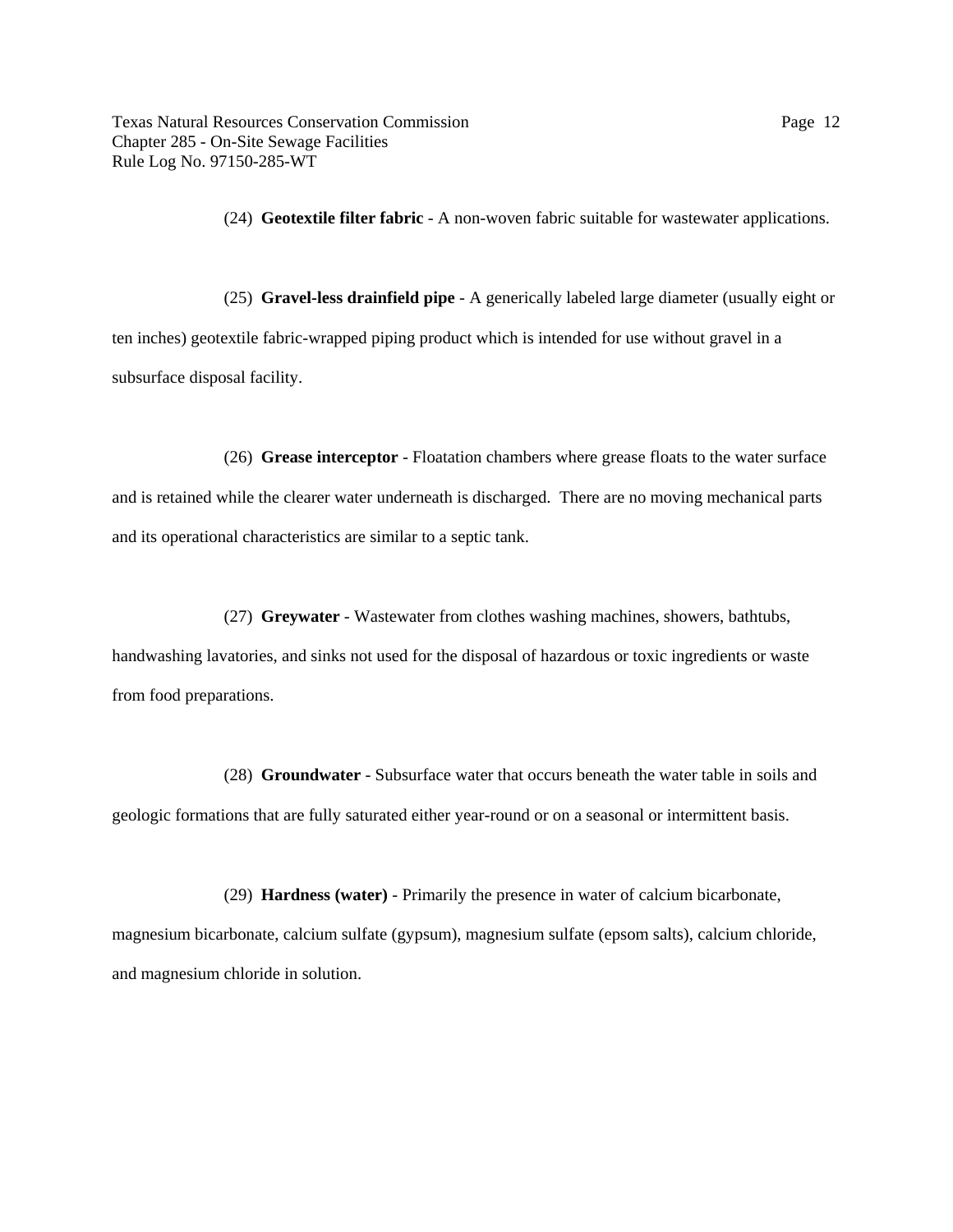Texas Natural Resources Conservation Commission Page 13 Chapter 285 - On-Site Sewage Facilities Rule Log No. 97150-285-WT

(30) **Holding tank** - A watertight container equipped with a high-level alarm used to receive and store sewage pending its delivery to, and treatment at, an approved treatment facility. This type of facility is generally intended for interim use, if and when approved by the permitting authority.

(31) **Individual** - A single living human being.

(32) **Installer** - An individual who holds a valid certificate with the agency and is compensated by another to perform services, construct, install, alter, or repair an OSSF.

(33) **Local governmental entity** - A municipality, county, river authority, or special district including an underground water district, soil and water conservation district, or public health district.

(34) **Maintenance** - The normal or routine upkeep, cleaning, or mechanical adjustments to an OSSF.

(35) **Maintenance company** - A person in the business of maintaining OSSFs. At least one individual in the company must hold an Installer II certificate or a Class D or higher wastewater operator certificate and be certified by the appropriate manufacturer's maintenance program for the proprietary unit being maintained.

(36) **Maintenance findings** - The results of a required performance check or component inspection on a specific OSSF by a valid maintenance company as outlined in the maintenance contract.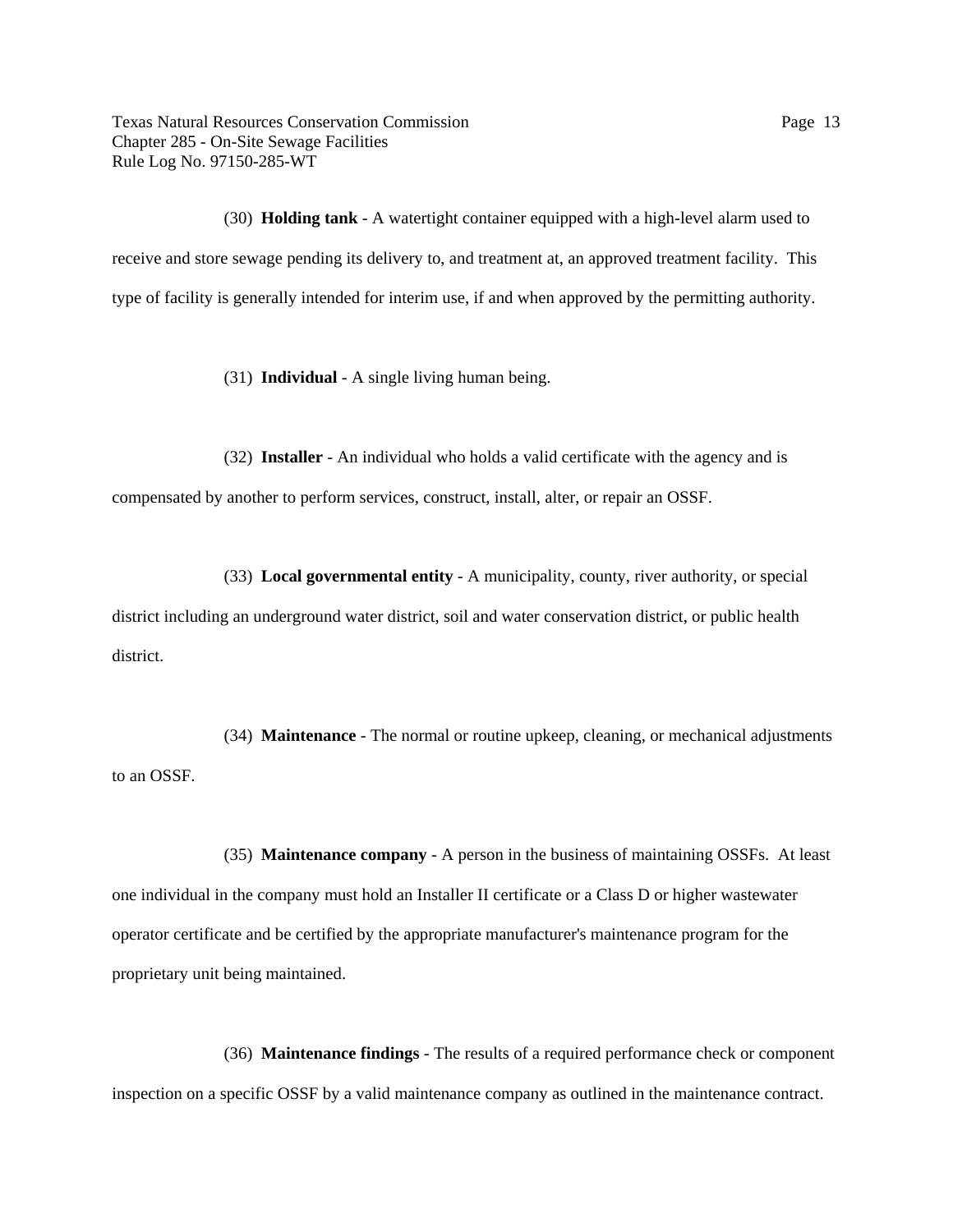(37) **Manufactured housing community** - Any facility or area developed for lease or

rental of space for the placement of two or more mobile homes.

(38) **Mound system** - A soil absorption disposal system which is installed above the

natural grade and in or below an artificially created mound of earth.

(39) **Multi-unit residential development**- a building, structure or combination of

structures which have been designed to contain units in which more than two families may reside.

(40) **NSF International** - National Sanitation Foundation International testing

laboratories located in Ann Arbor, Michigan.

(41) **Natural soil** - Earthen materials deposited into place by natural processes and not disturbed by artificial processes.

(42) **Non-standard disposal** - All on-site disposal systems, components and materials not described in this chapter as standard and not marketed for sale in the state as a proprietary item.

(43) **Non-standard treatment** - All on-site sewage treatment processes not described in this chapter as "standard" or "proprietary" treatment processes.

(44) **Nuisance -**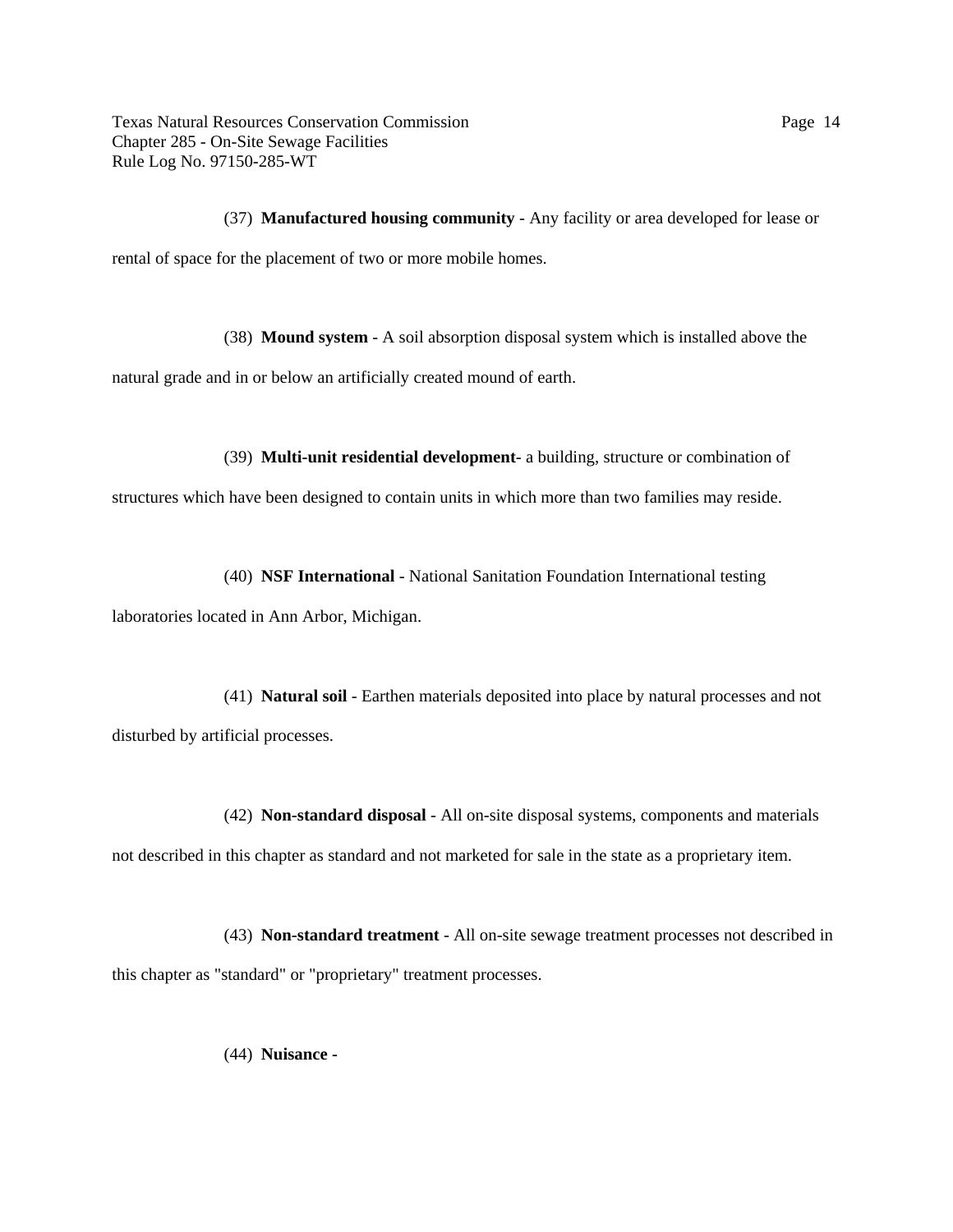Texas Natural Resources Conservation Commission Page 15 Chapter 285 - On-Site Sewage Facilities Rule Log No. 97150-285-WT

(A) sewage, human excreta, or other organic waste discharged or exposed in a manner that makes it a potential instrument or medium in the transmission of disease to or between persons; or

(B) an overflowing septic tank or similar device, including surface discharge

from or groundwater contamination by a component of an OSSF, or a blatant discharge from an OSSF.

(45) **On-site sewage disposal system** - One or more systems of treatment devices and

disposal facilities that:

(A) produce not more than 5,000 gallons of waste each day; and

(B) are used only for disposal of sewage produced on a site on which any part of the system is located.

(46) **On-site sewage facility (OSSF)** - An on-site sewage disposal system.

(47) **On-site waste disposal order** - An order adopted by local governmental entity and approved by the executive director. Approval of this order by the executive director grants authorized agent status to the local governmental entity.

(48) **Owner** - A person who owns an OSSF.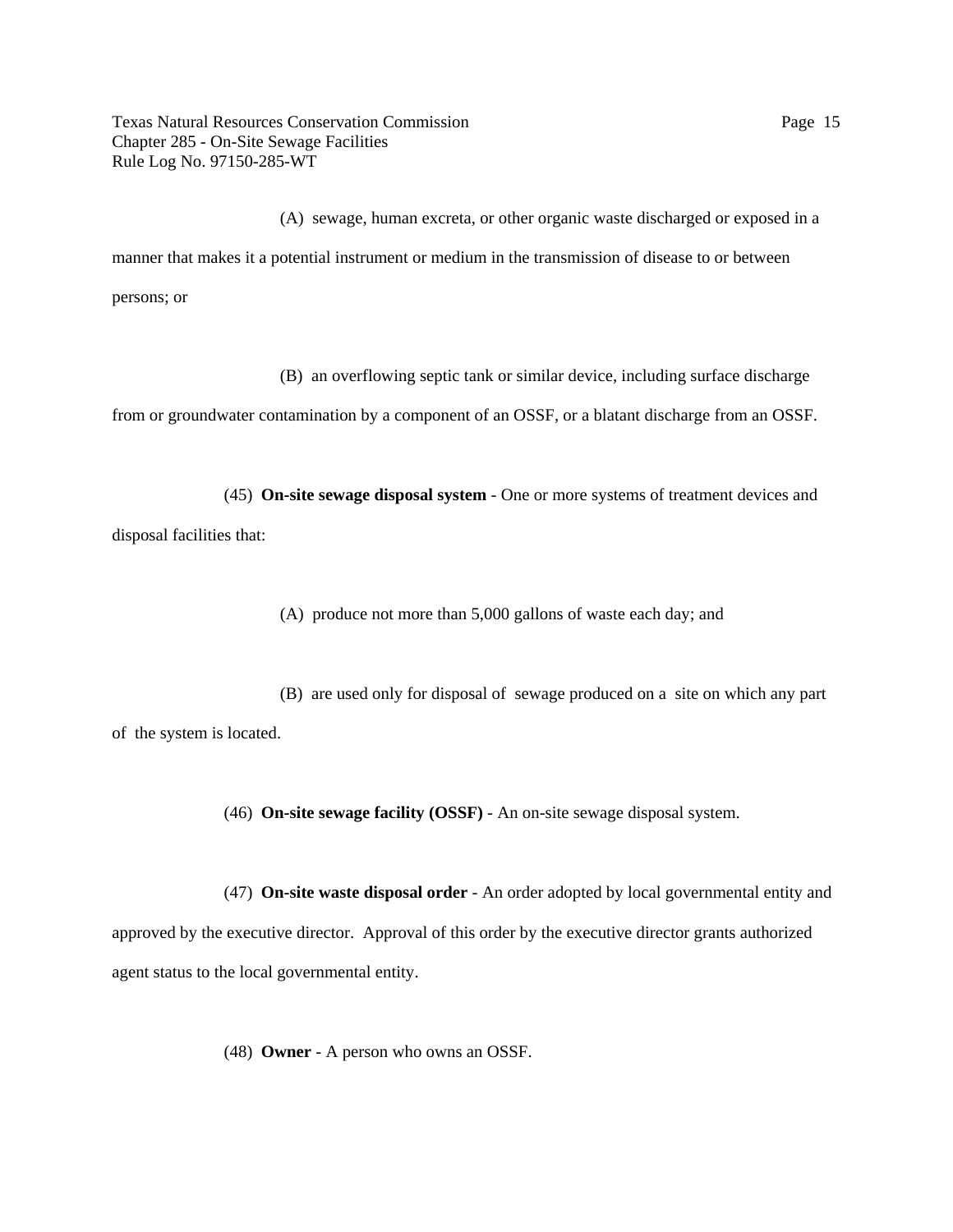Texas Natural Resources Conservation Commission Page 16 Chapter 285 - On-Site Sewage Facilities Rule Log No. 97150-285-WT

(49) **Permit** - An authorization, issued by the permitting authority, to install, construct, alter, extend, repair, or operate an OSSF. The permit consists of the authorization to construct (including the approved planning materials) and the license to operate.

(50) **Permitting authority** - The executive director or an authorized agent.

(51) **Planning material** - Plans and other supporting materials submitted to the

permitting authority for the purpose of obtaining a permit to construct and operate an OSSF.

(52) **Platted** - Subdivided property recorded with the county/city in an official plat record.

(53) **Pretreatment tank** - A tank placed ahead of a treatment unit that functions as an interceptor for material such as plastics, clothing, hair, and grease that are potentially harmful to treatment unit components.

(54) **Probation** - A formal procedure in which an individual or authorized agent is subject to an evaluation for a trial period to ascertain whether an individual should retain possession of a registration or certification as issued by the executive director or an authorized agent should retain delegation as an authorized agent.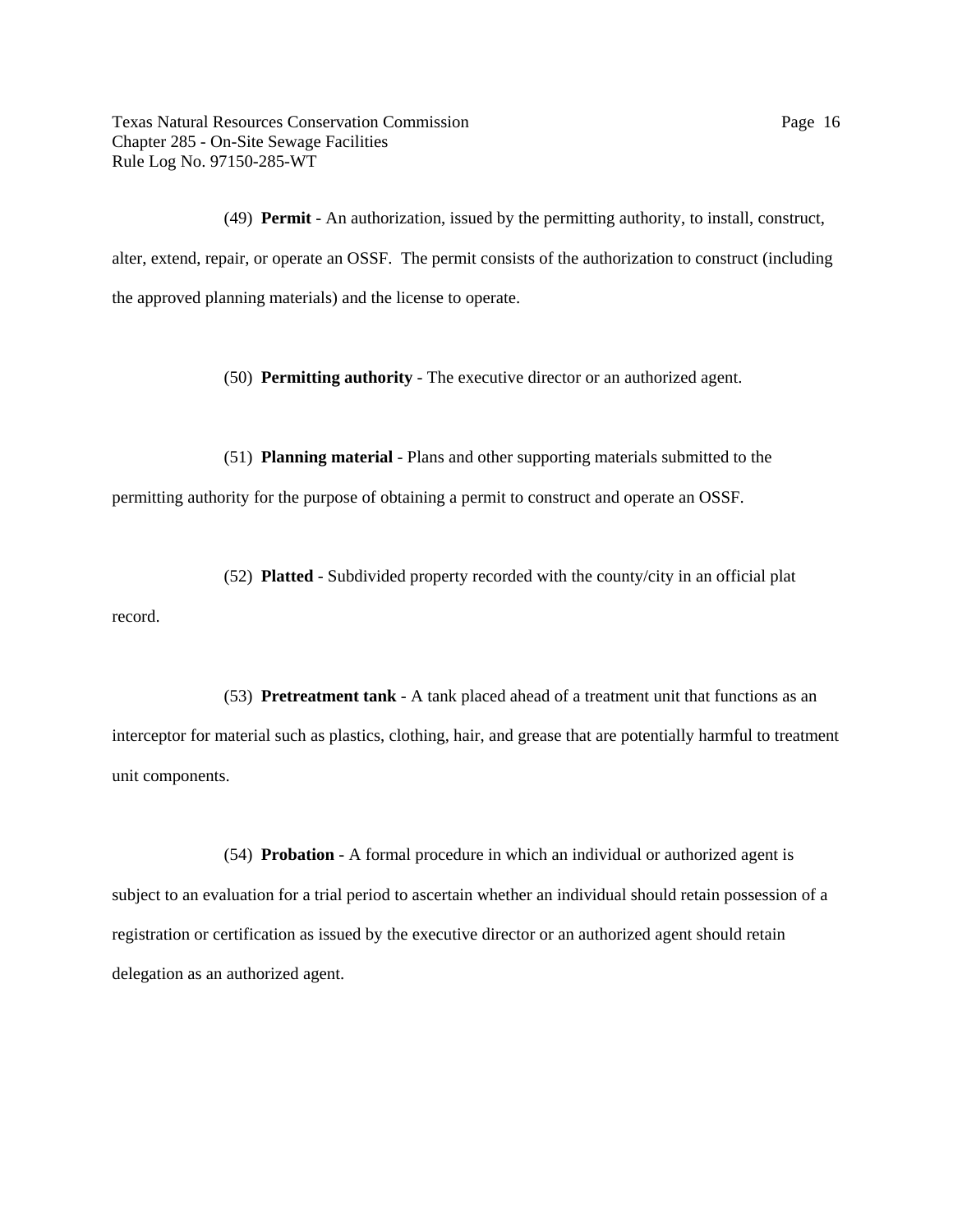Texas Natural Resources Conservation Commission Page 17 Chapter 285 - On-Site Sewage Facilities Rule Log No. 97150-285-WT

(55) **Proprietary system** - An OSSF in which all or part of the treatment or disposal process is owned by a person and has a registered trademark or patent or utilizes a tradename or trademark.

(56) **Regional office** - A regional office of the Texas Natural Resource Conservation Commission.

(57) **Restrictive horizon** - A layer of the soil profile with a significant observable

change in density, clay content, or particle size which restricts the vertical movement of water.

(58) **Revocation** - A formal procedure initiated by the executive director in which an

authorized agent's delegation or an installer's, site evaluator's, or designated representative's registration or certification is rescinded by the commission.

(59) **Scum** - A mass of organic and/or inorganic matter which floats on the surface of

sewage.

(60) **Secondary Treatment** - The reduction of pollutants to the levels specified in §309.1 of this title (relating to Domestic Wastewater Effluent Limitation and Plant Siting).

(61) **Seepage pit** - An unlined covered excavation in the ground which operates in essentially the same manner as a cesspool.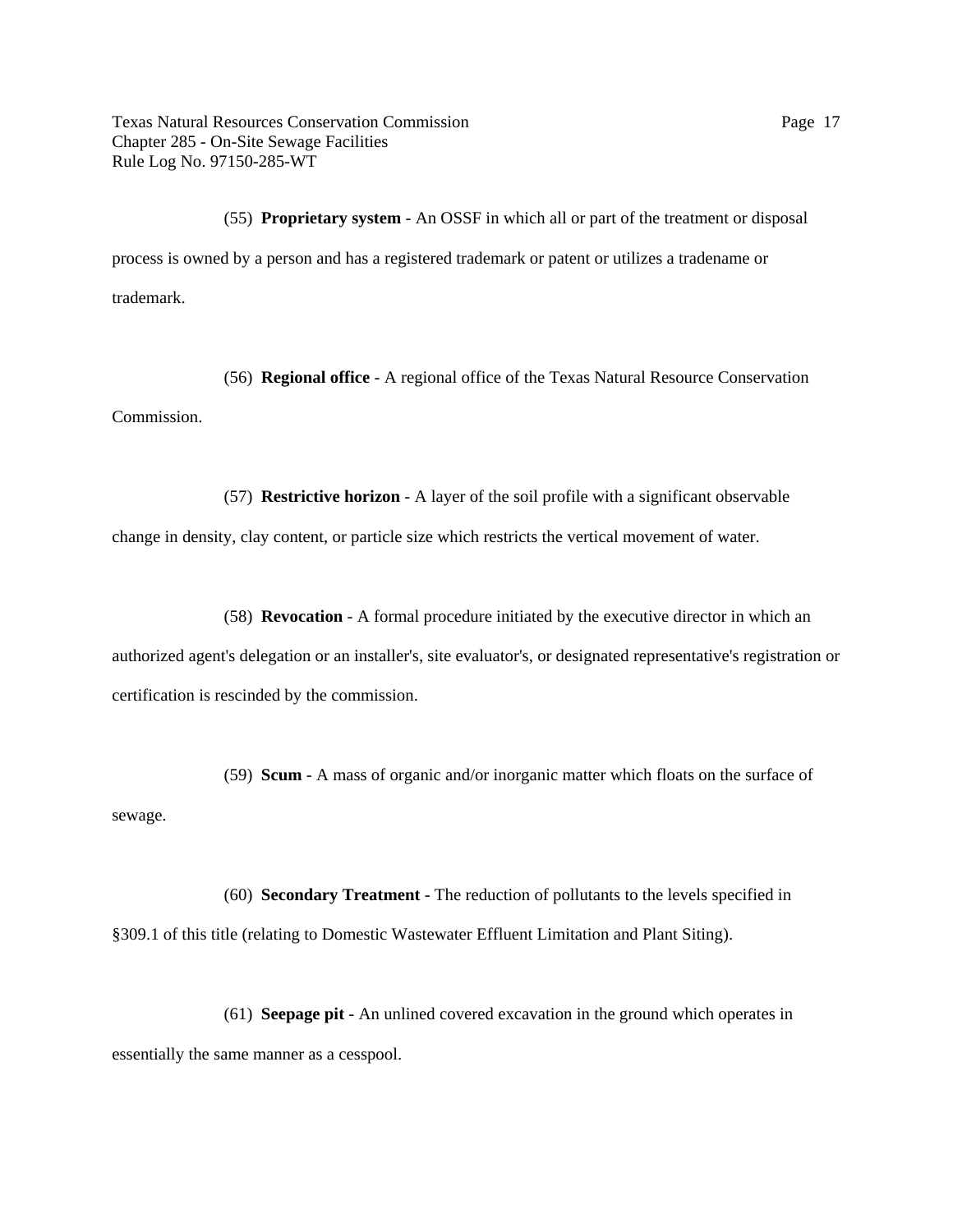Texas Natural Resources Conservation Commission Page 18 Chapter 285 - On-Site Sewage Facilities Rule Log No. 97150-285-WT

(62) **Septic tank** - A watertight covered receptacle constructed to receive, store, and provide treatment to domestic sewage. Its function is to separate solids from the liquid, digest organic matter under anaerobic conditions, store the digested solids through a period of detention, and allow the clarified liquid to be disposed of by an approved method in accordance with this chapter.

(63) **Sewage** - Waste that:

(A) is primarily organic and biodegradable or decomposable; and

(B) generally originates as human, animal, or plant waste from certain activities, including the use of toilet facilities, washing, bathing, and preparing food.

(64) **Sewage disposal plan** - A technical report prepared by either a registered professional engineer or a registered sanitarian having demonstrated expertise in on-site sewage disposal planning. The plan must include, but is not limited to, the location of structures, easements, wells, treatment units and disposal areas.

(65) **Single family dwelling** - A habitable structure constructed on, or brought to, its site and occupied by members of one family.

(66) **Site evaluator** - An individual who holds a valid certificate with the agency and visits a site and conducts a pre-construction site evaluation which includes performing soil analysis, a site survey, and other criteria necessary to determine the suitability of a site for a specific OSSF.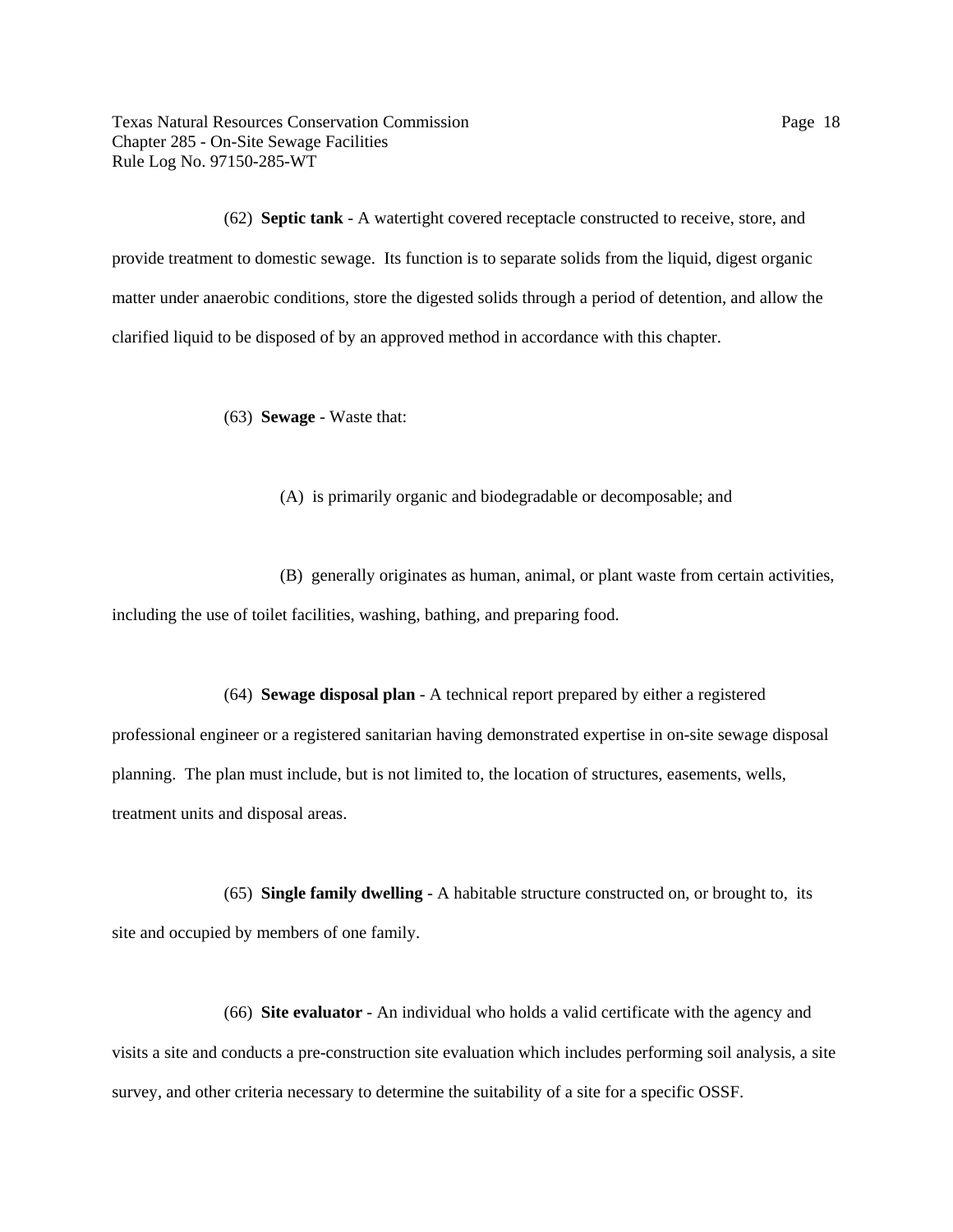(67) **Sludge** - A semi-liquid mass of partially decomposed organic and inorganic matter which settles at or near the bottom of a receptacle containing sewage.

(68) **Soil** - The unconsolidated mineral material on the surface of the earth that serves as a natural medium for the growth of plants.

(69) **Soil absorption system** - A subsurface method for the disposal of partially treated sewage which relies on the soil's ability to absorb moisture and allow its dispersal by lateral and vertical movement through and between individual soil particles.

(70) **Subsurface sewage facility** - A system which treats sewage and distributes the pretreated sewage effluent into a below ground level disposal area.

(71) **Subdivision**- a division of a tract of property into two or more parts either by platting or field notes with metes and bounds, and transferred by deed or contract for deed.

(72) **Uniform gravel size** - Gravel to be used in standard absorption drainfields that has been processed through shaker screens to produce a size passing one size screen and retained on another. The smaller screen shall be at least 50% of the size of the larger screen.

(73) **Water softening** - the removal of minerals causing hardness from water.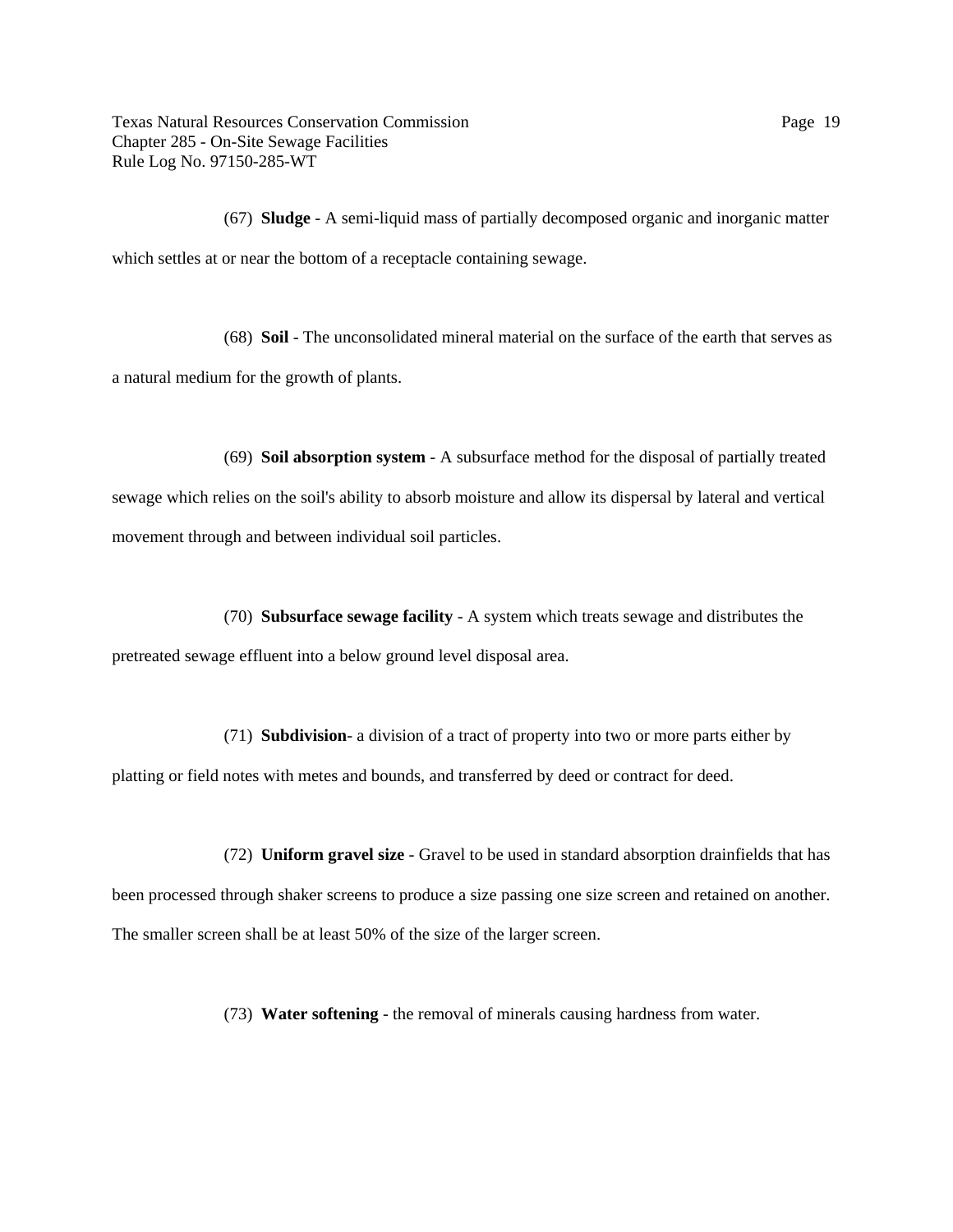#### **§285.8. Maintenance Contract.**

(a) The installer of an on-site sewage disposal system shall provide the owner of the system with information regarding maintenance of the system at the time the system is installed.

(b) A permitting authority may not condition an on-site permit or the approval of an on-site permit for aerobic treatment systems serving single family residences located in a county with a population of less than 40, 000.

(c) The owner of an aerobic treatment system for single-family residence located in a county with a population of less than 40,000 shall either maintain the system directly or through a maintenance contract upon conclusion of any such maintenance provided under a warranty. If the owner elects to maintain the system directly, the owner must, prior to performing any maintenance, obtain training for the system from an installer who has been certified by the manufacturer.

(d) This section does not affect any testing and reporting requirement or schedule as provided by this chapter.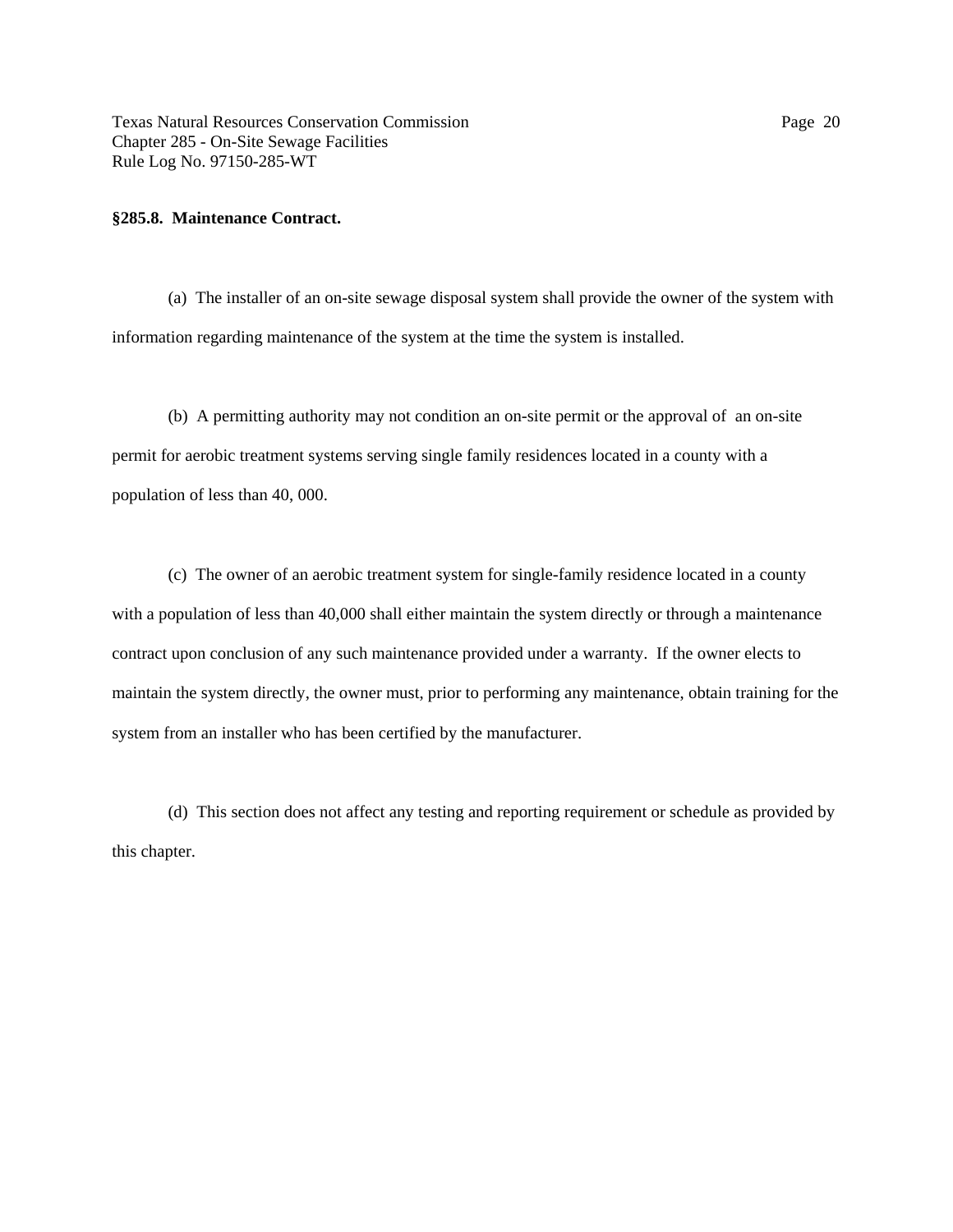### **SUBCHAPTER D : PLANNING, CONSTRUCTION AND**

# **INSTALLATION STANDARDS FOR OSSFS**

#### **§285.32**

## STATUTORY AUTHORITY

These amendments are adopted under the authority of Chapter 366 of the Texas Health and Safety Code, relating to On-Site Sewage Disposal Systems. These amendments will bring 30 TAC Chapter 285 into conformity with changes to Chapter 366 as made by the 75th Legislature through HB 3059.

## **§285.32. Criteria for Sewage Treatment Systems.**

(a) (No change.)

(b) Treatment processes - proprietary.

(1)-(3) (No change.)

(4) Approval of proprietary aerobic treatment systems. All agency approved proprietary aerobic treatment systems will be identified and published in a list of approved systems which may be obtained from the executive director. Only treatment systems which have been tested by and are currently listed by NSF International as Class I systems under NSF Standard 40 (1996) or have been tested and certified as a Class I system in accordance with NSF Standard 40 (1996) by an American